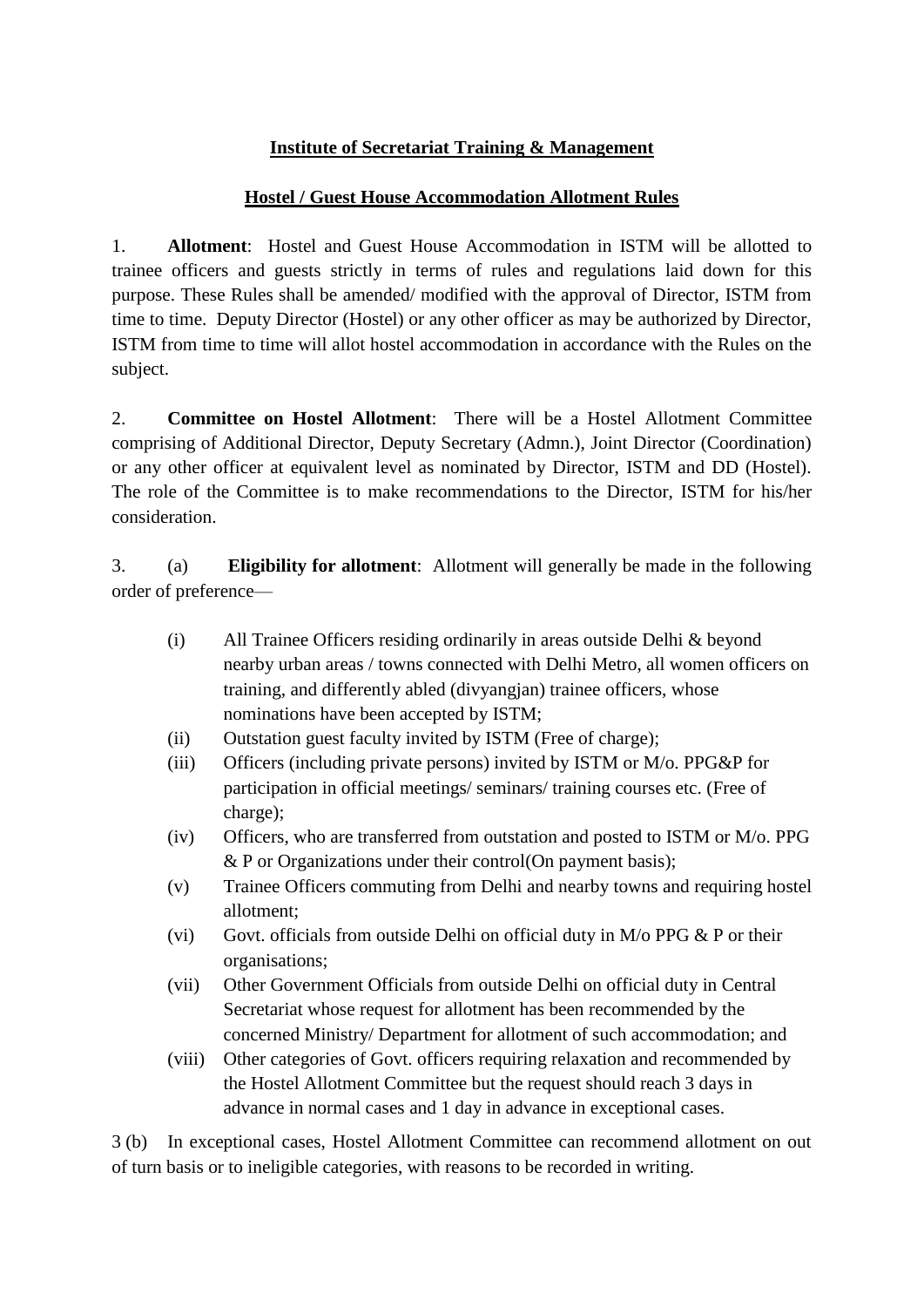4. **Occupation & Vacation**: Accommodation to the trainee officers can be allotted up to a maximum of two days in advance i.e. if the training programme starts on Monday, an Officer can request for allotment from Saturday. Similarly, if the programme ends on Friday, an Officer should vacate the accommodation latest by Sunday afternoon.

5. **Application**: Request for allotment of accommodation by trainee officers / visiting officers should be made only online on ISTM website. In the case of guests/ invitees of ISTM, Hostel Administration will complete the formalities in advance, before arrival of guests.

6. **Occupancy**: (i) Only the Officer to whom the accommodation has been allotted will be entitled to stay in the hostel. Guests/visitors of the allottee are not allowed to stay in the Hostel accommodation. If any unauthorized person is found residing in the accommodation allotted to an officer, it will amount to trespass / sub-letting. This will lead to allotment being automatically cancelled and the Officer will be asked to vacate the room immediately. This will also be informed to the Cadre Controlling Authority of the Officer for initiation of appropriate disciplinary action.

(ii) In case the hostel room is occupied on the basis of any wrong information/ misrepresentation/ false identity/ information or information deliberately suppressed, penal rent as applicable will be charged apart from sending information to the parent cadre of the official for initiation of disciplinary proceedings.

## **Guest Rooms**

7. Guest Rooms are reserved for Group 'A' officers on official tours including Faculty Members [serving/ retired] of different ATIs/CTIs. Guest House accommodation can be allotted for a maximum of 5 days at a time with the approval of Additional Director, ISTM or any other officer authorized by Director, ISTM.

8. Family members of Govt. Officers accompanying them on transfer/ official tours may be allowed to stay in the Guest Room on the recommendations of Hostel Allotment Committee and on production of valid identity documents such as Driving Licence/Voter Card/ Aadhar Card or any other Govt. I-Card. Such approval for stay of family members has to be obtained at least one day in advance from ISTM by the officer intending to stay in the Guest Room.

9. **Allotment for Private Work to ISTM Officials**— Subject to availability of accommodation, serving / retired ISTM employees & their family members may also be allotted Guest Room accommodation while on LTC/ other personal requirement with the recommendation of Hostel Allotment Committee. Allotment to serving/ retired ISTM officers & their family members on private work shall not exceed a period of 3 days at a time. Valid identify documents such as Driving Licence/Voter Card/ Aadhar Card or any Govt. I-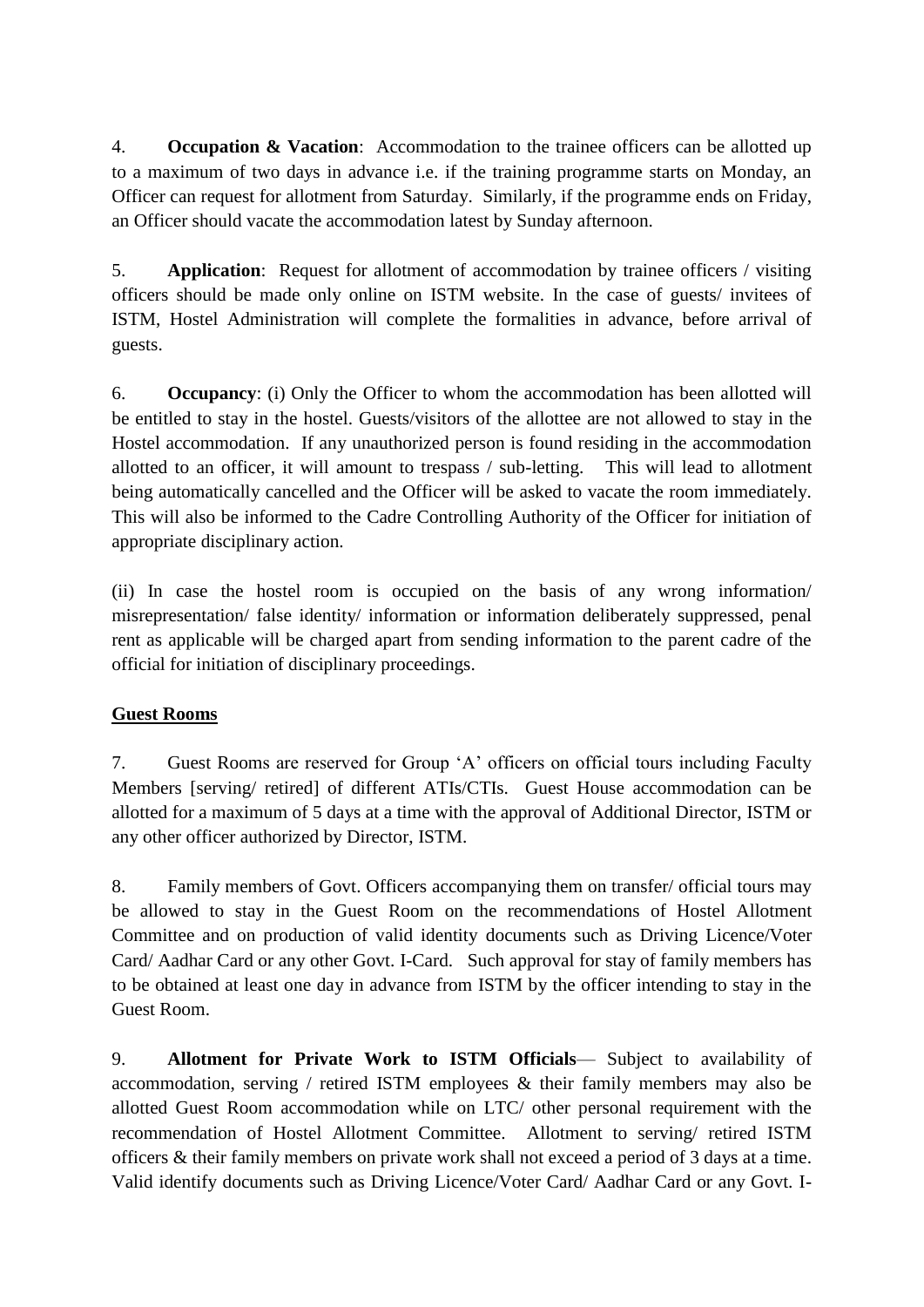Card will mandatorily be provided in respect of each of such family member without which they will not be allowed to occupy the accommodation.

## 10. **Tariffs**

(i) Tariff for the accommodation, including the penal rate for the extension without proper authority or approval shall be as under and effective from 1.4.2022—

| Accommodation Type                               | Rent per day | Licence Fee | Rent for<br>extended stay<br>beyond allotted<br>period.<br>(per day) |
|--------------------------------------------------|--------------|-------------|----------------------------------------------------------------------|
| <b>Hostel Room</b>                               |              |             |                                                                      |
| (i)<br>Single Occupancy                          | 960          | 40          |                                                                      |
| (ii)<br>Double Occupancy                         | 650 (each)   | $20$ (each) | Two times the<br>normal rent in                                      |
| ASO DR/Steno DR<br>(i)<br>(on double occupancy)  | 200 (each)   | $20$ (each) | all cases                                                            |
| ASO DR/Steno DR<br>(ii)<br>(on triple occupancy) | 150 (each)   | $15$ (each) |                                                                      |
| <b>Guest Room</b>                                | 1420         | 80          |                                                                      |

Table: Hostel accommodation tariff

- (ii) The tariff shall be reviewed once in two years.
- (iii) Hostel Allotment Committee will recommend to waiver of penal charges in situations beyond the control of individual trainee officers.

11. Payment of rent /charges/ dues/ and payment of any kind shall be in accordance with the approved schedule of rent. Payment of rent will be made only through Debit/Credit cards/NEFT. **Cash payment is generally not permitted.** 

12. **Safety of Hostel and its property**: All hostel resident officers are personally responsible for the maintenance and upkeep of the rooms allotted to them for safety of property, furniture and fixtures therein. Any damage to mirrors, window panes, electrical fittings, etc. should be made good at the expense of the resident concerned. The furniture and fixtures in each room should not be shifted outside the room. Residents are requested to behave courteously with the Hostel administration officials and serving personnel.